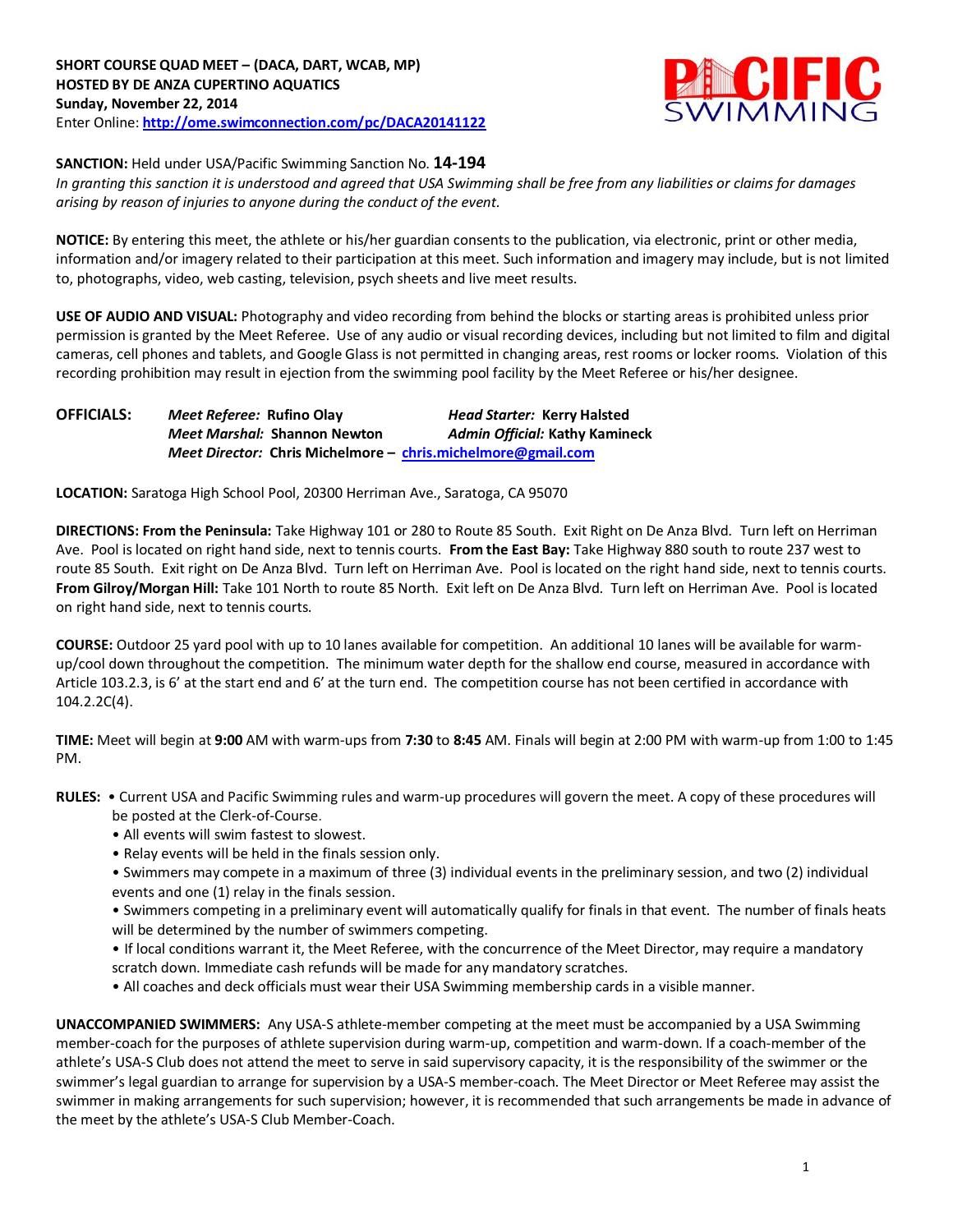**RACING STARTS:** Swimmers must be certified by a USA-S member-coach as being proficient in performing a racing start, or must start the race in the water. It is the responsibility of the swimmer or the swimmer's legal guardian to ensure compliance with this requirement.

## **RESTRICTIONS:**

- Smoking and the use of other tobacco products is prohibited on the pool deck, in the locker rooms, in spectator seating, on standing areas and in all areas used by swimmers, during the meet and during warm-up periods.
- Sale and use of alcoholic beverages is prohibited in all areas of the meet venue.
- No glass containers are allowed in the meet venue.
- No propane heater is permitted except for snack bar / meet operations.
- Only swimmers, coaches, officials, and volunteers will be allowed on the pool deck.
- Except where venue facilities require otherwise, changing into or out of swimsuits other than in locker rooms or other designated areas is not appropriate and is strongly discouraged.
- Destructive devices, to include but not limited to, explosive devices and equipment, firearms (open or concealed), blades, knives, mace, stun guns and blunt objects are strictly prohibited in the swimming facility and its surrounding areas. If observed, the Meet Referee or his/her designee may result in the reporting to law enforcement authorities and ejection from the facility. Law enforcement officers (LEO) are exempt per applicable laws.

## **ELIGIBILITY:**

• Swimmers must be current members of USA-S and enter their name and registration number on the meet entry card as they are shown on their Registration Card. If this is not done, it may be difficult to match the swimmer with the registration and times database. The meet host will check all swimmer registrations against the SWIMS database and if not found to be registered, the Meet Director shall accept the registration at the meet (a \$10 surcharge will be added to the regular registration fee). Duplicate registrations will be refunded by mail.

• Disabled swimmers are welcome to attend this meet and should contact the Meet Director or Meet Referee regarding special accommodations.

• Meet is open to all qualified swimmers registered with DACA, MP, WCAB, or DART. Swimmers who are unattached, but participating with DACA, MP, WCAB, or DART are eligible to enter the meet.

- No time conversions will be accepted.
- Entries with "NO TIME" will be accepted.

**ENTRY FEES:** \$450.00 per team. Checks to be turned in directly to Meet Director Chris Michelmore by the end of the finals session on Saturday, November 22<sup>nd</sup>.

**ONLINE ENTRIES:** To enter online go to **<http://ome.swimconnection.com/pc/DACA20141122>**to receive an immediate entry confirmation this method requires payment by credit card. Swim Connection LLC charges a processing fee for this service, equal to \$1 per swimmer plus 5% of the total Entry Fees. Please note that the processing fee is a separate fee from the Entry Fees. If you do not wish to pay the processing fee, enter the meet using a mail entry. **Entering online is a convenience, is completely voluntary, and is in no way required or expected of a swimmer by Pacific Swimming.** Online entries will be accepted through Wednesday, **November 12, 2014.**

**MAILED OR HAND DELIVERED ENTRIES:** Entries must be on the attached consolidated entry form. Forms must be filled out completely and printed clearly with swimmers best time. Entries must be entered using the current Pacific Swimming procedure: and postmarked by midnight, Monday, **November 10, 2014** or hand delivered by 6:30 p.m. Wednesday, **November 12, 2014.** No late entries will be accepted. No refunds will be made, except mandatory scratch downs. Requests for confirmation of receipt of entries should include a self-addressed envelope.

**Make check payable to: De Anza Cupertino Aquatics Mail entries to:** Chris Michelmore **Hand deliver entries to: Chris Michelmore** Hand deliver entries to: Chris Michelmore 1080 S. De Anza Blvd. 1080 S. De Anza Blvd.

San Jose, CA 95129 San Jose, CA 95129

**CHECK-IN:** This meet will be pre-seeded. Swimmers will not be required to check in.

**SCRATCHES:** Any swimmer not reporting for or competing in a preliminary heat when finals are scheduled shall not be penalized. Any swimmer qualifying for any level of finals in an individual event who does not wish to compete must scratch within 30 minutes after the announcement of qualifiers. During this period, qualifiers may also notify the referee that they may not intend to compete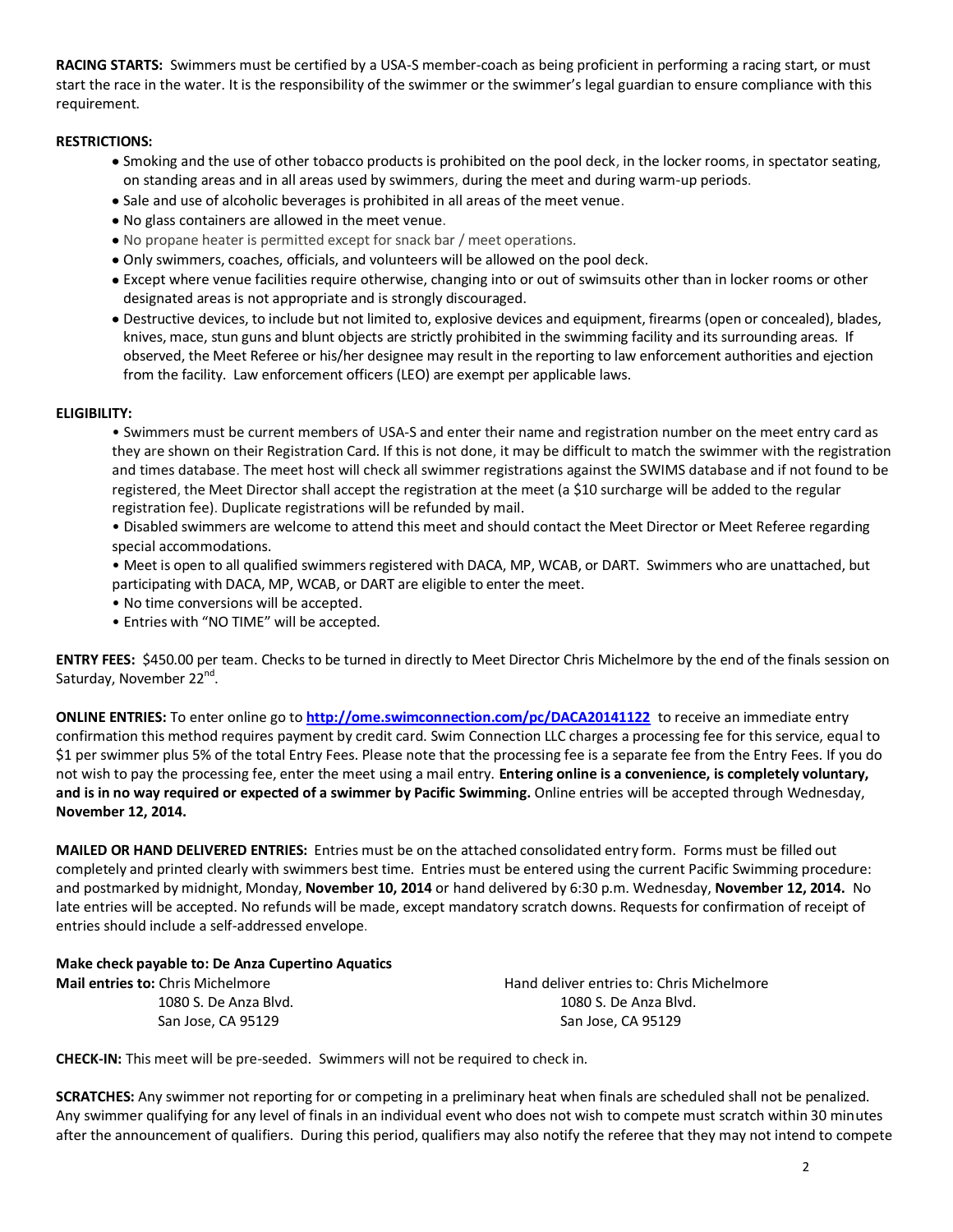in consolation finals or finals. In this case they must declare their final intention within 30 minutes after the announcement of qualifiers following their last individual preliminary event. In a non-positive check-in trials & finals meet any swimmer qualifying for a consolation final or final race in an individual event who fails to show up in said consolation final or final race prior to calling the alternate shall be barred from further competition for the remainder of the meet. If the No-Show occurs on the last day that the swimmer is entered in an individual event in the meet, and no other individual event penalty is applicable, the swimmer shall then be fined \$25.00. The final will be increased to \$100 if after 30 days of receiving the letter of notification the party has not made the payment.

**AWARDS:** None.

## **ADMISSION:** Free.

**HOSPITALITY:** Hospitality available for coaches, officials, timers, and volunteers. Lunches will be provided for coaches, athletes, and working deck officials. There **will not** be a snack bar.

**SCORING:** Places in finals will be scored to the top eight (8) in each event. Individual scoring will be 10-7-6-5-4-3-2-1, and scoring for relays will be 20-14-12-10-8-6-4-2. Teams may score only two relays per event, but enter as many as they like.

**MISCELLANEOUS:** None.

## **ORDER OF EVENTS**

There will be a 10 minute break before the start of events 3, 5, 25, and a 15-20 minute break before the start of event 15.

Time standards may be found at:<http://www.pacswim.org/swim-meet-times/standards>

| Saturday, Nov 22 |                         |               |  |  |  |  |  |  |  |
|------------------|-------------------------|---------------|--|--|--|--|--|--|--|
| <b>EVENT#</b>    | <b>EVENT</b>            | <b>EVENT#</b> |  |  |  |  |  |  |  |
| $1*$             | <b>200 MEDLEY RELAY</b> | $2*$          |  |  |  |  |  |  |  |
| 3                | <b>1000 FREE</b>        |               |  |  |  |  |  |  |  |
| 5                | <b>200 FREE</b>         | 6             |  |  |  |  |  |  |  |
| 7                | 100 BACK                | 8             |  |  |  |  |  |  |  |
| 9                | 100 BREAST              | 10            |  |  |  |  |  |  |  |
| 11               | <b>200 FLY</b>          | 12            |  |  |  |  |  |  |  |
| 13               | 50 FREE                 | 14            |  |  |  |  |  |  |  |

|               | Saturday, Nov 22        |               | Saturday, Nov 22 |                       |               |  |  |
|---------------|-------------------------|---------------|------------------|-----------------------|---------------|--|--|
| <b>EVENT#</b> | <b>EVENT</b>            | <b>EVENT#</b> | <b>EVENT#</b>    | <b>EVENT</b>          | <b>EVENT#</b> |  |  |
| $1*$          | <b>200 MEDLEY RELAY</b> | 7*            | 15               | <b>100 FREE</b>       | 16            |  |  |
|               | <b>1000 FREE</b>        | 4             | 17               | 200 BACK              | 18            |  |  |
|               | <b>200 FREE</b>         | 6             | 19               | 200 BREAST            | 20            |  |  |
|               | 100 BACK                | 8             | 21               | <b>500 FREE</b>       | 22            |  |  |
| 9             | 100 BREAST              | 10            | 23               | <b>100 FLY</b>        | 24            |  |  |
| 11            | <b>200 FLY</b>          | 12            | 25               | 200 IM                | 26            |  |  |
| 13            | 50 FREE                 | 14            | $27*$            | <b>400 FREE RELAY</b> | $28*$         |  |  |

*\*Note- Relay Events will swim in Finals Session Only\**